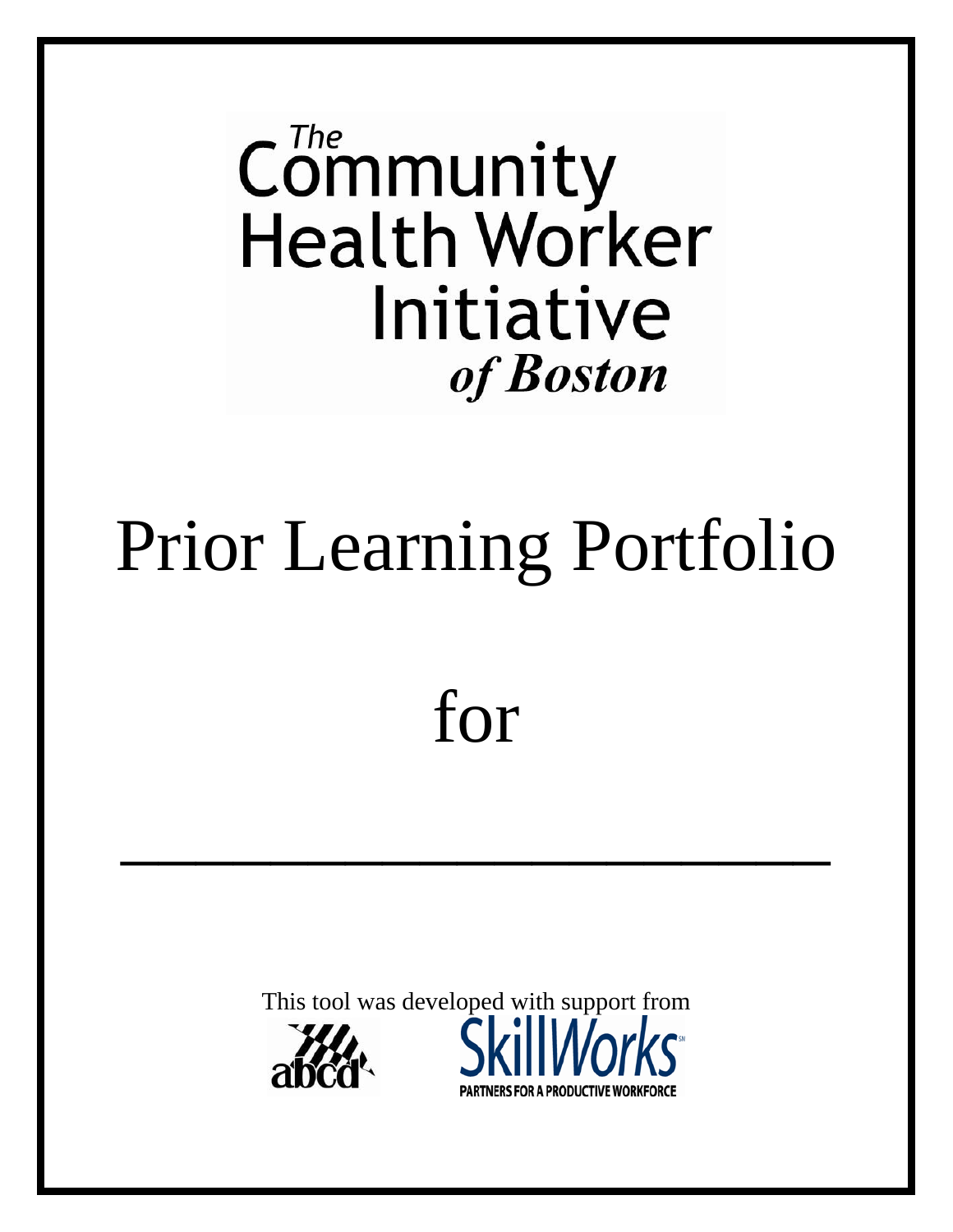#### $\mathsf{Communitv}$ **Health Worker** Initiative of **Boston**

#### How to Create Your Prior Learning Portfolio

Congratulations on your enrollment in CHEC's Advanced COEC Program and in the CHW Initiative's Career Coaching Program! We're glad to hear that you are considering creating a Prior Learning Portfolio, which is really a fancy term for a binder that contains evidence of the knowledge and skills you have learned during your time as a CHW. If you already know certain information or how to do specific things, it is often hard to "prove" it. Your Prior Learning Portfolio will help you do that.

A Portfolio is NOT required for completion of the Advanced COEC. You will still graduate from the class and receive your certificate without doing a Portfolio. But a Portfolio IS required if you want to receive college credit at one of our participating college partners (Bunker Hill Community College, MassBay Community College, UMass Boston's College of Public and Community Service). A Portfolio is also a nice way to present your knowledge and skills to a current employer or future employer as a basis for discussing career advancement. We recommend that everyone create a Portfolio, but it's your choice. You can begin creating a Portfolio at any time during your enrollment in the Career Coaching Program, but the earlier, the easier it is. Here's how to do it!

**Step 1-** Meet with your coach to talk about the CHW Core Competencies, the Prior Learning Portfolio and ask any questions you might have. Talk with your coach about how you might use the Portfolio. Are you interested in college credit or career advancement or both? Your coach will tell you about the different pieces of documentation that each kind of Portfolio would contain.

**Step 2-** Decide if you want to create a Portfolio and how you want to use it and inform your coach of this decision. From this meeting on your coach will keep copies of any documents you are plan to place in your Portfolio and help you keep a current Competency Documentation Chart. (If you want to get college credit, your coach will also provide you with a more detailed list of the assignments from class that you need to include in your portfolio.) Review the CHW Core Competencies and the list of options for document-able evidence of CHW prior learning. Start to fill out your Competency Documentation Chart with ideas of what "evidence" you'll be using to document each competency.

**Step 3-** After you have begun to collect "evidence" documents and have been accumulating the required materials from each of your CHEC classes, you will begin to organize your evidence under the required basic categories:

*Required for all Portfolios* 

- \_\_\_\_ Competency Documentation Chart
- \_\_\_\_ Resume
- Job Description
- \_\_\_\_ Certificate of Completion from CHEC's Advanced COEC Program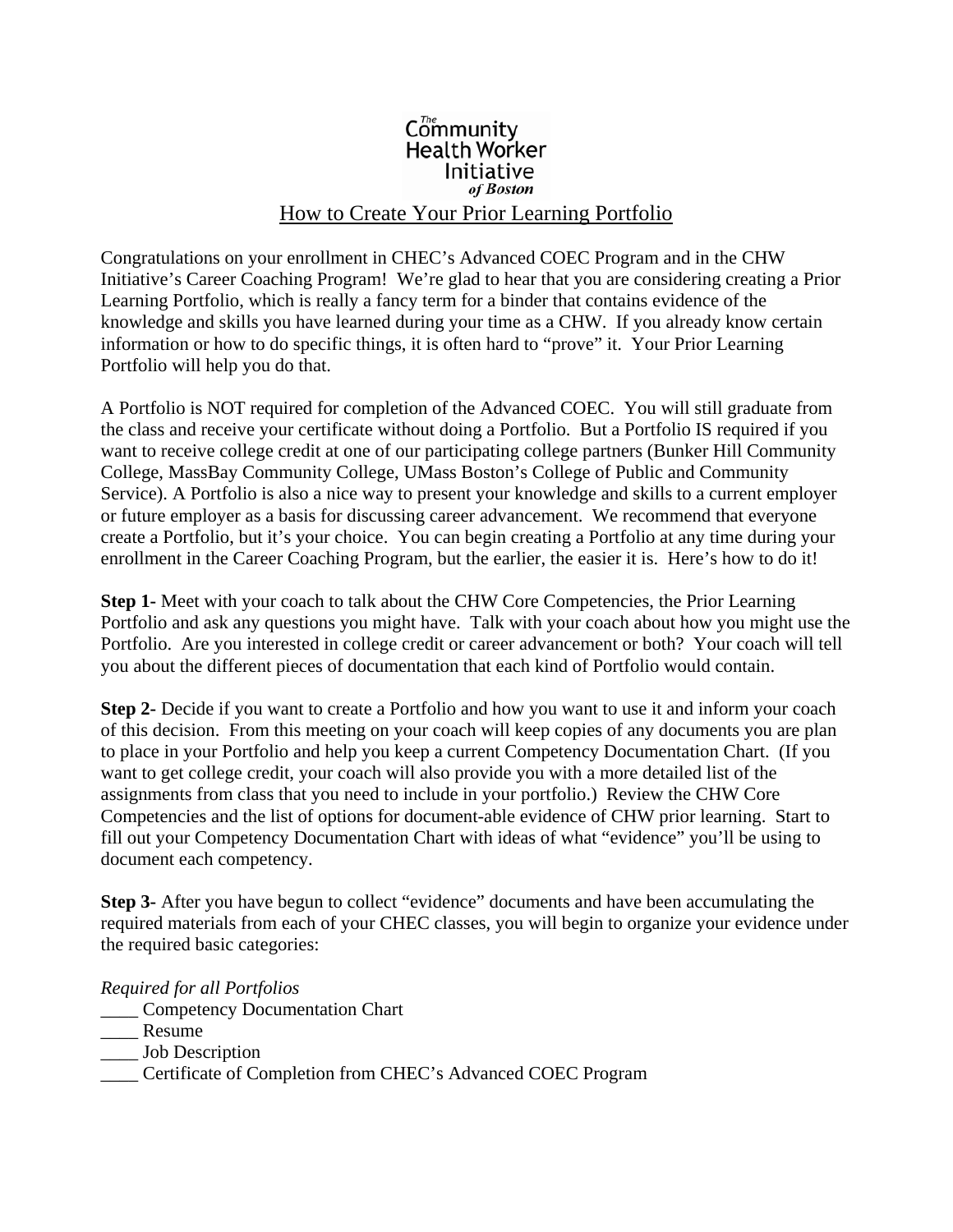| (Optional Documentation (Depending on how you want to use your Portfolio) |                                               |
|---------------------------------------------------------------------------|-----------------------------------------------|
| <b>Writing Sample</b>                                                     | Previous Job Description                      |
| Supervision Report/Annual Evaluation                                      | Letter of Recommendation/Recognition          |
| <b>Record of Non-CHEC Trainings</b>                                       | <b>Completed Professional Report Form</b>     |
| Record of other CHEC Trainings                                            | <b>Completed Grant or Evaluation Material</b> |
| Recordings of Presentations Made                                          | Anonymous case records                        |
| Press coverage of CHW work                                                | Recognition of CHW work by community          |
| Class assignments                                                         | Other                                         |
|                                                                           |                                               |

*Optional Documentation (Depending on how you want to use your Portfolio)*

**Step 4-** Your coach will provide you with a binder to use as your Portfolio with tabs for each section. Insert your documentation into this binder, with an eye to professional presentation. Be sure to save all of your work from the COEC and Advanced COEC, so you can include the necessary assignments if you want college credit. Remember, if it is not clear how a particular piece of evidence relates to a particular competency, be sure to explain it on a separate piece of paper. Also, be sure not to overwhelming the future readers of your Portfolio with too much paper. Quality content is much more important than volume.

**Step 5-** Now you've got yourself a first draft of a Prior Learning Portfolio. Submit the Portfolio for review to your coach. Talk with them about what you have included and listen to their feedback. Your coach may suggest adding additional items, shortening it or explaining certain documents more clearly. Make those changes.

**Step 6-** When you think you are finished and your coach agrees, you will officially submit your completed Prior Learning Portfolio to the CHW Initiative. The CHW Initiative will accept your Portfolio, add it to their files and provide you with an "Approved for Submittal" sheet to put in your Portfolio. Remember, the CHW Initiative cannot give you college credit, but they have made official connections with BHCC, MBCC, and CPCS to obtain a minimal number of credits for an accepted CHW Initiative Prior Learning Portfolio. You will need to be enrolled at one of these schools in a degree program and follow their required process for prior learning crediting. You should also speak with an advisor regarding other ways in which your Portfolio can be used during your time at that school.

If you wish to use your Portfolio for career advancement, we suggest that you schedule a time with your supervisor to show them the Portfolio and talk with them about your potential for advancement within the organization. You may want to submit your Portfolio to your employer/supervisor as a document for your active personnel file. If you are looking for a new job, you might want to bring it along with you during job interviews and use it as a way to talk about your skills and knowledge.

**Step 7-** You should keep a copy of your Portfolio stored somewhere safe in order to maintain its professional look. You should also continue to collect evidence of new skills and knowledge you gain in the future. A copy of your Portfolio will be kept on file at the CHW Initiative. It will not be shared with anyone without your permission, but staff will ask for your approval in advance to share with current or future funders as documentation of the CHW Initiative's work with participants, or to share with other CHWs as a model for their own Portfolios.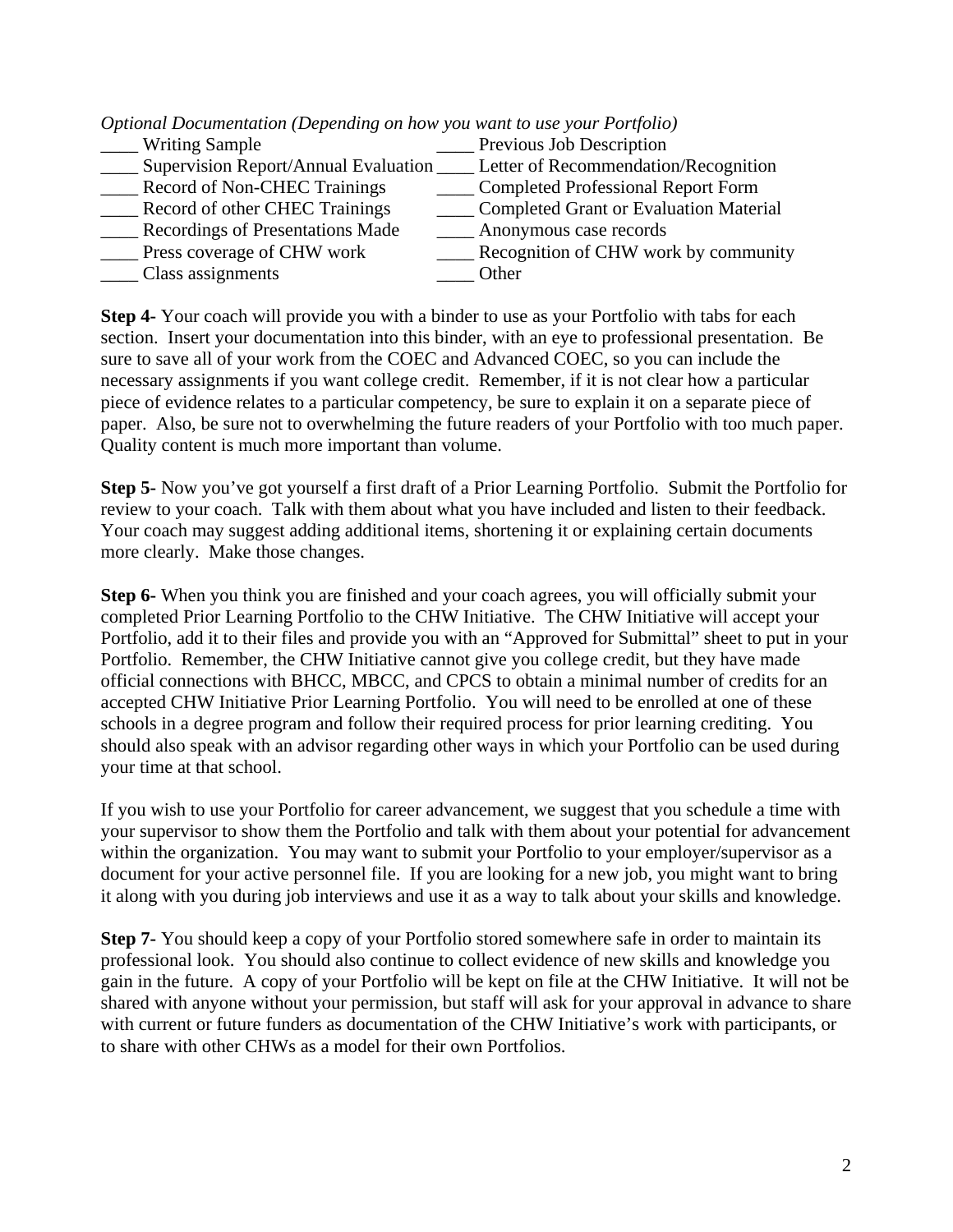#### $\mathsf{Communitv}$ **Health Worker** Initiative of Boston *Prior Learning Portfolio*  **Cover Sheet**

*CHW's Printed Name*

#### **This Prior Learning Portfolio contains:**

\_\_\_\_\_\_\_\_\_\_\_\_\_\_\_\_\_\_\_\_\_\_\_\_\_\_\_\_\_\_\_\_\_\_\_\_\_

| <b>Required for All Portfolios</b>                          |                                      |
|-------------------------------------------------------------|--------------------------------------|
| <b>Competency Documentation Chart</b>                       |                                      |
| Resume                                                      |                                      |
| <b>Job Description</b>                                      |                                      |
| Certificate of Completion from CHEC's Advanced COEC Program |                                      |
| <b>Optional Documentation</b>                               |                                      |
| <b>Writing Sample</b>                                       | Previous Job Description             |
| Supervision Report/Annual Evaluation                        | Letter of Recommendation/Recognition |

| Supervision Report/Annual Evaluation | Letter of Recommendation/Recognition          |
|--------------------------------------|-----------------------------------------------|
| Record of Non-CHEC Trainings         | <b>Completed Professional Report Form</b>     |
| Record of Other Trainings at CHEC    | <b>Completed Grant or Evaluation Material</b> |
| Recordings of Presentations Made     | Anonymous Case Records                        |
| Press Coverage of CHW work           | Recognition of CHW Work by Community          |
| Other (Please List Below)            |                                               |

I am submitting this final portfolio as proof of my knowledge and skills as a community health worker. I have created this portfolio to be used for:

\_\_\_\_ College credit at an institution of higher education

\_\_\_\_ Career advancement purposes

\_\_\_\_ Both

This Prior Learning Portfolio was developed and completed between the dates of  $\qquad \qquad \text{and} \qquad \qquad \qquad \qquad .$ 

I understand that this portfolio does not certify me as having achieved a specific level of competency in CHW work, but rather that it is my own personal documentation of the skills and knowledge that I feel I have in the field of community health.

\_\_\_\_\_\_\_\_\_\_\_\_\_\_\_\_\_\_\_\_\_\_\_\_\_\_\_\_\_\_\_\_\_\_\_\_ \_\_\_\_\_\_\_\_\_\_\_\_\_\_\_\_\_\_\_\_\_\_\_\_\_\_\_\_\_\_\_\_\_\_\_\_

*CHW's Signature Date*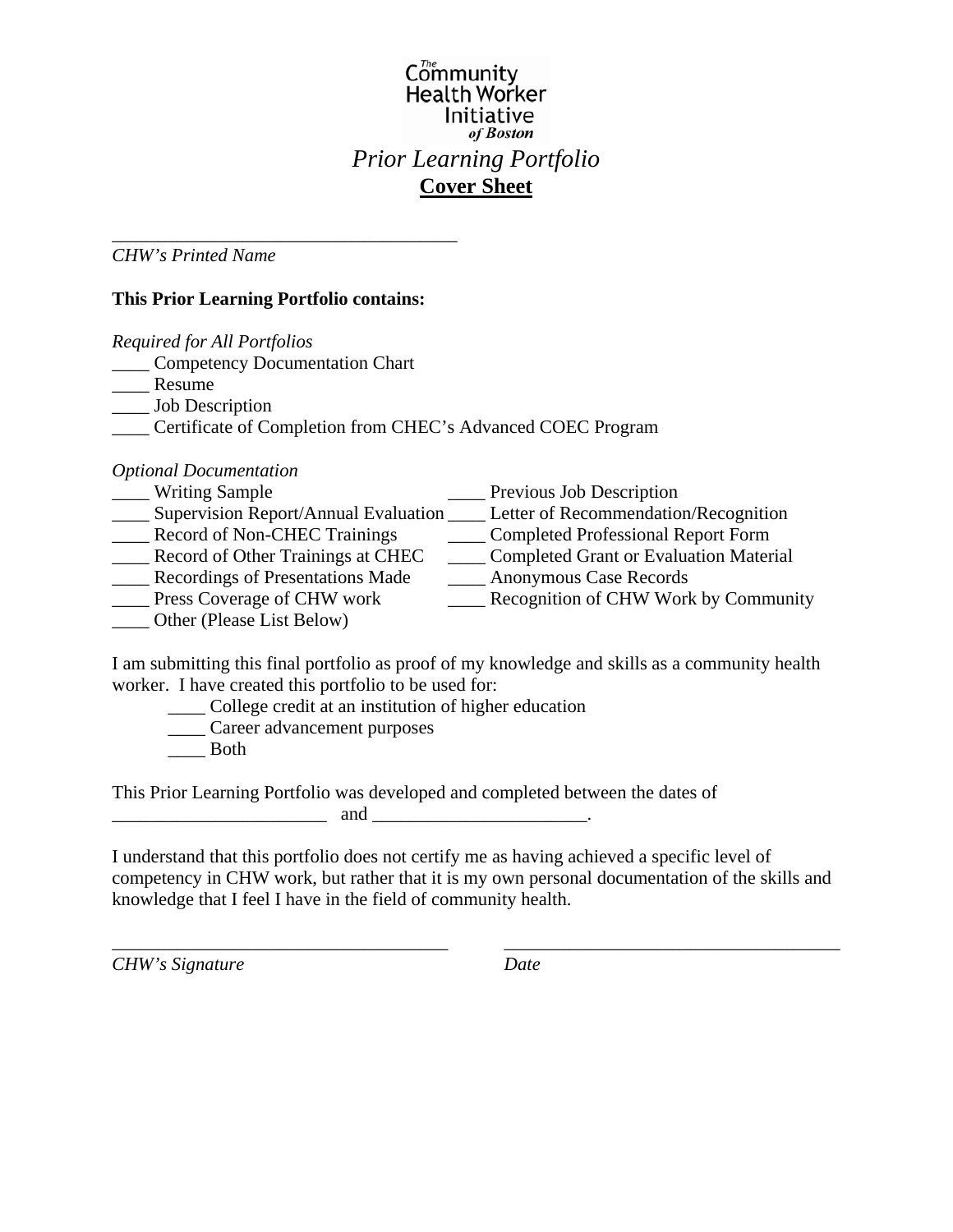#### Community **Health Worker** Initiative of Boston

### **Competency Documentation Chart**

*CHW's Name* 

**\_\_\_\_\_\_\_\_\_\_\_\_\_\_\_\_\_\_\_\_\_\_\_\_\_\_\_\_\_\_\_** 

**\_\_\_\_\_\_\_\_\_\_\_\_\_\_\_\_\_\_\_\_\_\_\_\_\_\_\_\_\_\_\_** 

**\_\_\_\_\_\_\_\_\_\_\_\_\_\_\_\_\_\_\_\_\_\_\_\_\_\_\_\_\_\_\_** 

*Advisor's Name* 

*Date* 

#### **1) Outreach Methods and Strategies**

1. CHEC Training:

Form of Documentation Dates Completed/Comments

2. Other Training Experience:

3. Prior Learning:

#### **2) Client and Community Assessment Skills**

| Form of Documentation<br>1. CHEC Training: | Dates Completed/Comments |
|--------------------------------------------|--------------------------|
| 2. Other Training Experience:              |                          |
| 3. Prior Learning:                         |                          |

#### **3) Effective Communication**

1. CHEC Training:

Form of Documentation Dates Completed/Comments

2. Other Training Experience:

3. Prior Learning: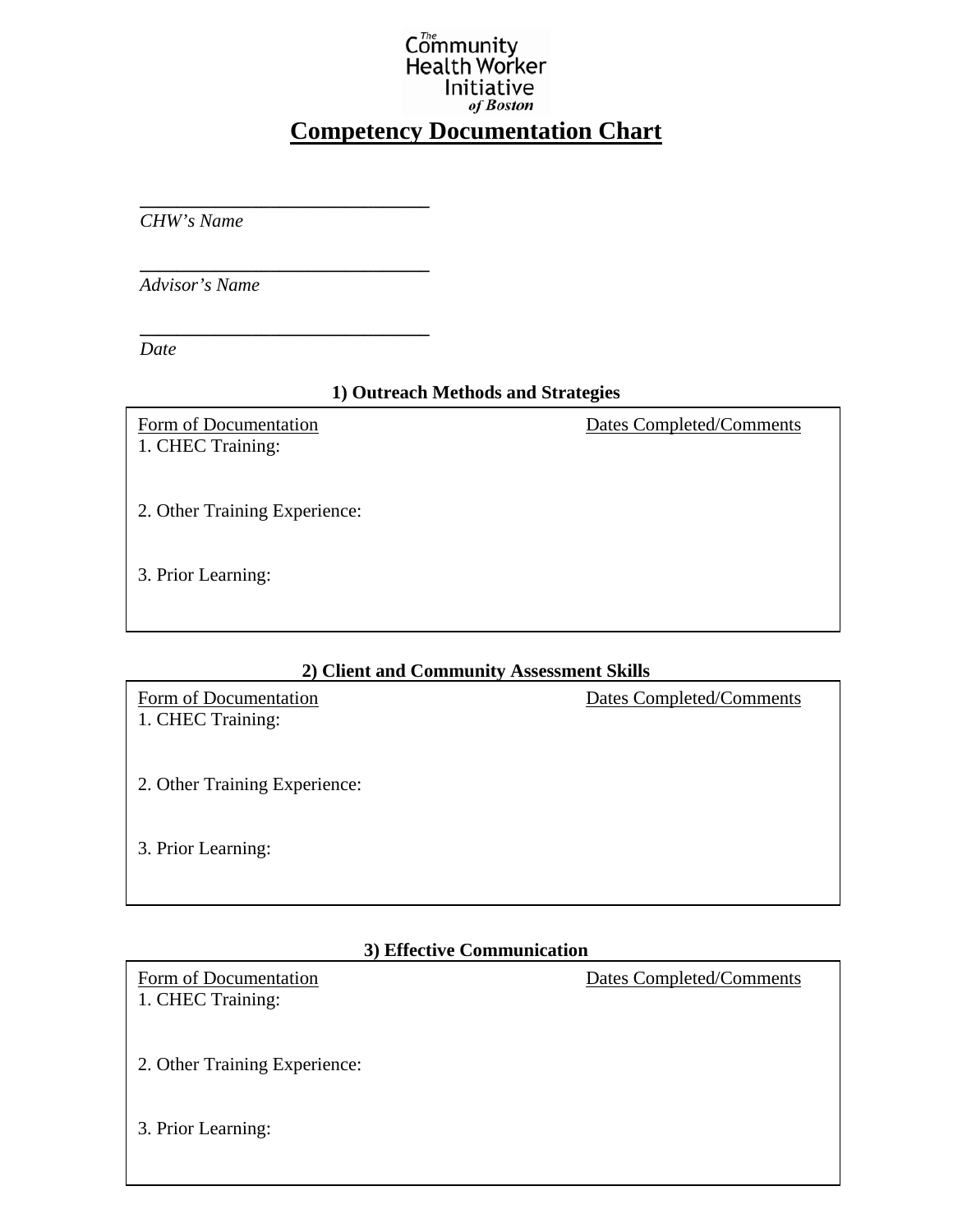1. CHEC Training:

Form of Documentation Dates Completed/Comments

- 2. Other Training Experience:
- 3. Prior Learning:

#### **5) Health Education for Behavior Change**

1. CHEC Training:

Form of Documentation Dates Completed/Comments

- 2. Other Training Experience:
- 3. Prior Learning:

#### **6) Support, Advocate and Coordinate Care for Clients**

1. CHEC Training:

Form of Documentation Dates Completed/Comments

2. Other Training Experience:

3. Prior Learning:

#### **7) Apply Public Health Concepts and Approaches**

1. CHEC Training:

Form of Documentation Dates Completed/Comments

2. Other Training Experience:

#### 3. Prior Learning: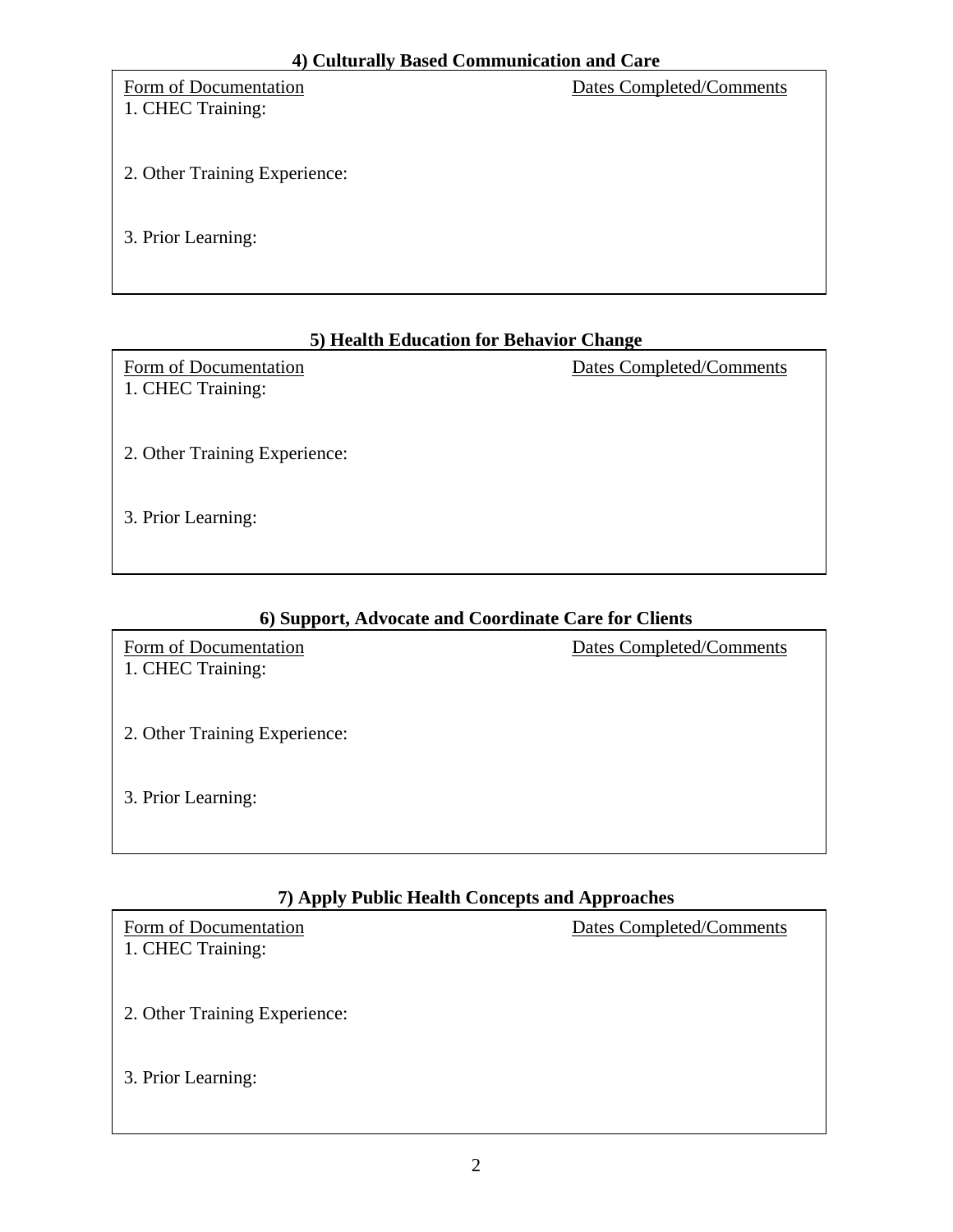## Form of Documentation Dates Completed/Comments 1. CHEC Training: 2. Other Training Experience: 3. Prior Learning:

#### **9) Writing and Technical Communication Skills**

1. CHEC Training:

Form of Documentation Dates Completed/Comments

2. Other Training Experience:

3. Prior Learning:

#### **10) Special Topics in Community Health**

1. CHEC Training:

Form of Documentation Dates Completed/Comments

2. Other Training Experience:

3. Prior Learning: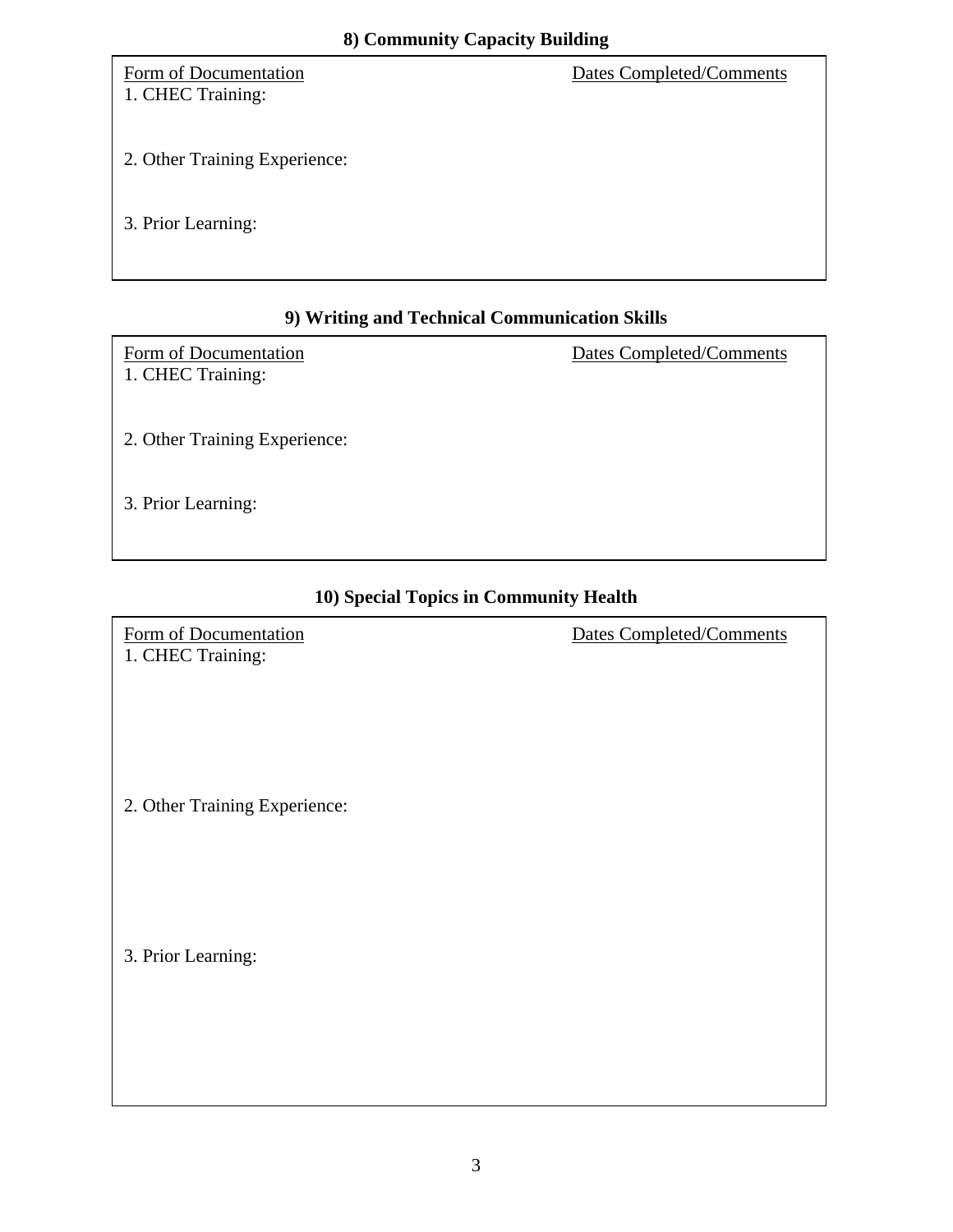#### $\mathsf{C}_{\mathsf{om}}^{\mathsf{m}}$ munity **Health Worker** Initiative of Boston

#### *Prior Learning Portfolio*

#### Approved for Submittal to Employers and Institutions of Training and Higher Education

*CHW's Printed Name*

\_\_\_\_\_\_\_\_\_\_\_\_\_\_\_\_\_\_\_\_\_\_\_\_\_\_\_\_\_\_\_\_\_\_\_\_\_

The Community Health Worker Initiative of Boston has approved this Prior Learning Portfolio as a valid and full representation of the core skills and applied knowledge (or *competencie*s), determined through self-assessment, that the above community health worker (CHW) has attained.

The CHW Initiative hopes this will be a useful tool for CHWs in documenting their skills and knowledge learned through prior learning and training. Please see the core competency statements contained in this portfolio for more detail on this tool. As a collaboration of workers, employers, educators and concerned professionals, the CHW Initiative also expects that the recognition and documentation of these core competencies will enhance the self knowledge and self respect of CHWs as public health professionals.

 $\frac{1}{2}$  ,  $\frac{1}{2}$  ,  $\frac{1}{2}$  ,  $\frac{1}{2}$  ,  $\frac{1}{2}$  ,  $\frac{1}{2}$  ,  $\frac{1}{2}$  ,  $\frac{1}{2}$  ,  $\frac{1}{2}$  ,  $\frac{1}{2}$  ,  $\frac{1}{2}$  ,  $\frac{1}{2}$  ,  $\frac{1}{2}$  ,  $\frac{1}{2}$  ,  $\frac{1}{2}$  ,  $\frac{1}{2}$  ,  $\frac{1}{2}$  ,  $\frac{1}{2}$  ,  $\frac{1$ 

\_\_\_\_\_\_\_\_\_\_\_\_\_\_\_\_\_\_\_\_\_\_\_\_\_\_\_\_\_\_\_\_\_\_\_ \_\_\_\_\_\_\_\_\_\_\_\_\_\_\_\_\_\_

CHW Initiative Coach Date

CHW Initiative Program Director Date

For further information about the CHW Initiative and this portfolio process, please contact:

**The Community Health Worker Initiative of Boston**  178 Tremont Street Boston, MA 02111 Phone: (617) 348-6590 Email: chwinfo@bostonabcd.org Website: www.chwinitiative.org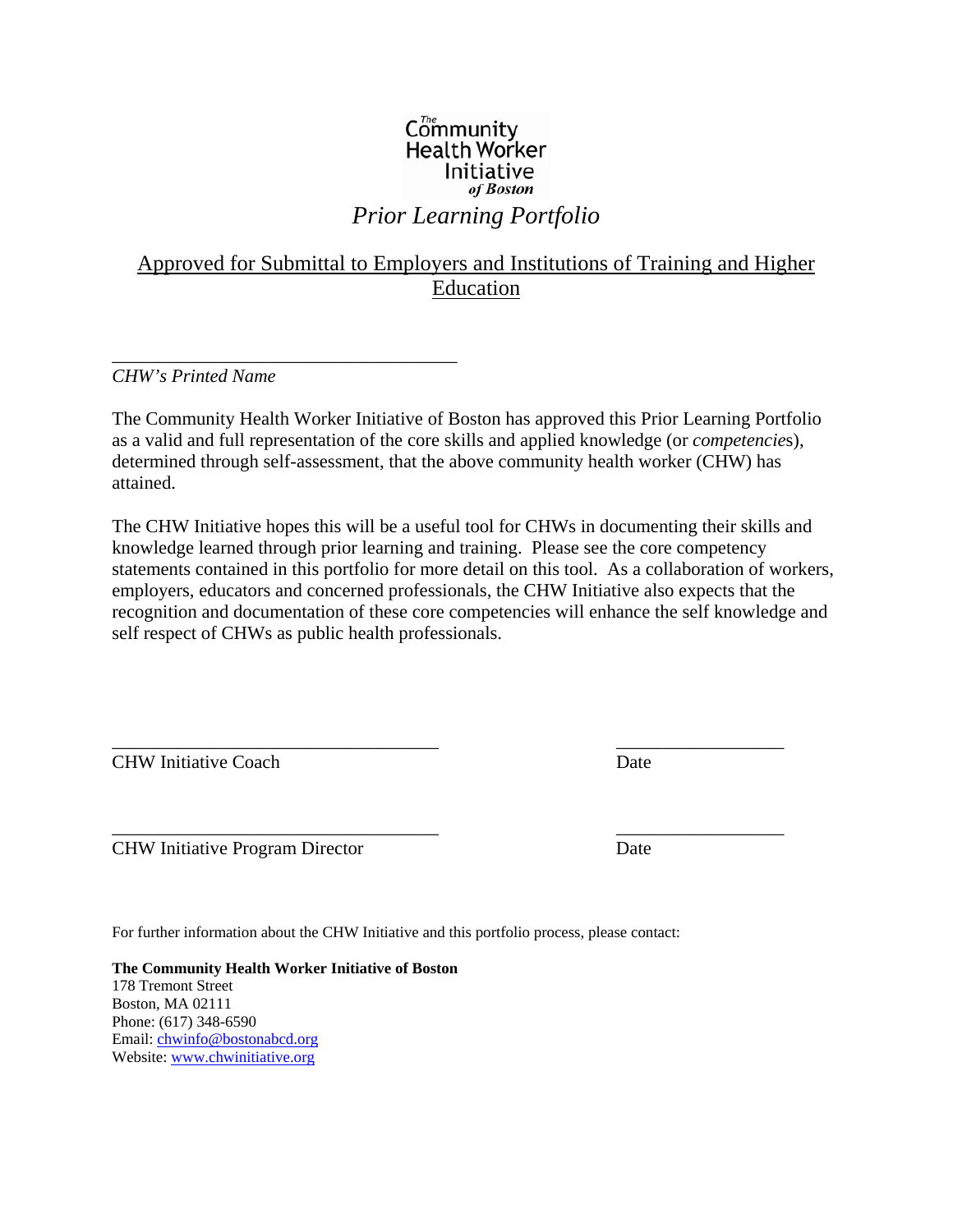#### $\mathsf{Communitv}$ **Health Worker** Initiative of Boston

#### **Core Competencies for Community Health Workers INTRODUCTION**

In order for community health workers (CHWs) to do their jobs effectively and to grow personally and professionally through their work, they should possess certain core skills. The following are the core skills and applied knowledge (or *competencie*s) necessary for CHWs to work well in a variety of settings. They have been determined by the Community Health Worker Initiative of Boston, building upon the HRSA National Community Health Worker study and the ongoing work of the Boston Public Health Commission and the Massachusetts Department of Public Health. These competencies are NOT discrete, nor ranked in order of importance, but rather are the set of overlapping and mutually reinforcing skills and knowledge essential for effective community health work and advancement in the field. Examples of documentation are offered as suggestions and it is assumed that specific pieces of evidence will relate to more than one competency.

Through the Community Health Worker Initiative of Boston, CHWs will demonstrate these competencies as part of the process of creating an Accepted CHW Initiative Prior Learning Portfolio. The portfolio will document participation in recognized CHW trainings, as well as evidence of how the core skills are exhibited in work settings. All such documentation, including writing samples, will be presented by the CHW and made available for pre-negotiated acceptance as college credits, additional individualized prior learning college credits and/or for use in job applications and career advancement.

The CHW Initiative's first stated goal is that submission of a Prior Learning Portfolio documenting completion of the Community Health Education Center's (CHEC) Advanced Comprehensive Outreach Education Certificate (109 hours of training) will be accepted as worthy of at least 6 credits from Bunker Hill and Mass Bay Community Colleges and at the College of Public and Community Service, the University of Massachusetts Boston. It is further hoped that prior learning from additional trainings and workplace experience documented in the Portfolio may be reviewed by institutions of higher education anywhere as evidence for possible additional credits or course waivers. Finally, the CHW Initiative encourages employers and organized groups of CHWs to find additional ways to use portfolios.

During the initial three years of the CHW Initiative, it is expected that both competency requirements and types of acceptable documentation will be evaluated, clarified and changed in an interactive process involving CHWs, CHEC trainers, representatives of the three participating colleges, employers and MACHW. All will be actively involved in the evolution of the competency statements and portfolio preparation practices.

*NOTE: One critical stipulation for this process is that these competencies and the portfolio documenting them are viewed NOT as criterion for hiring new CHWs, but as goals for individual CHW workers to demonstrate.* Recognition that CHWs are community-grounded workers whose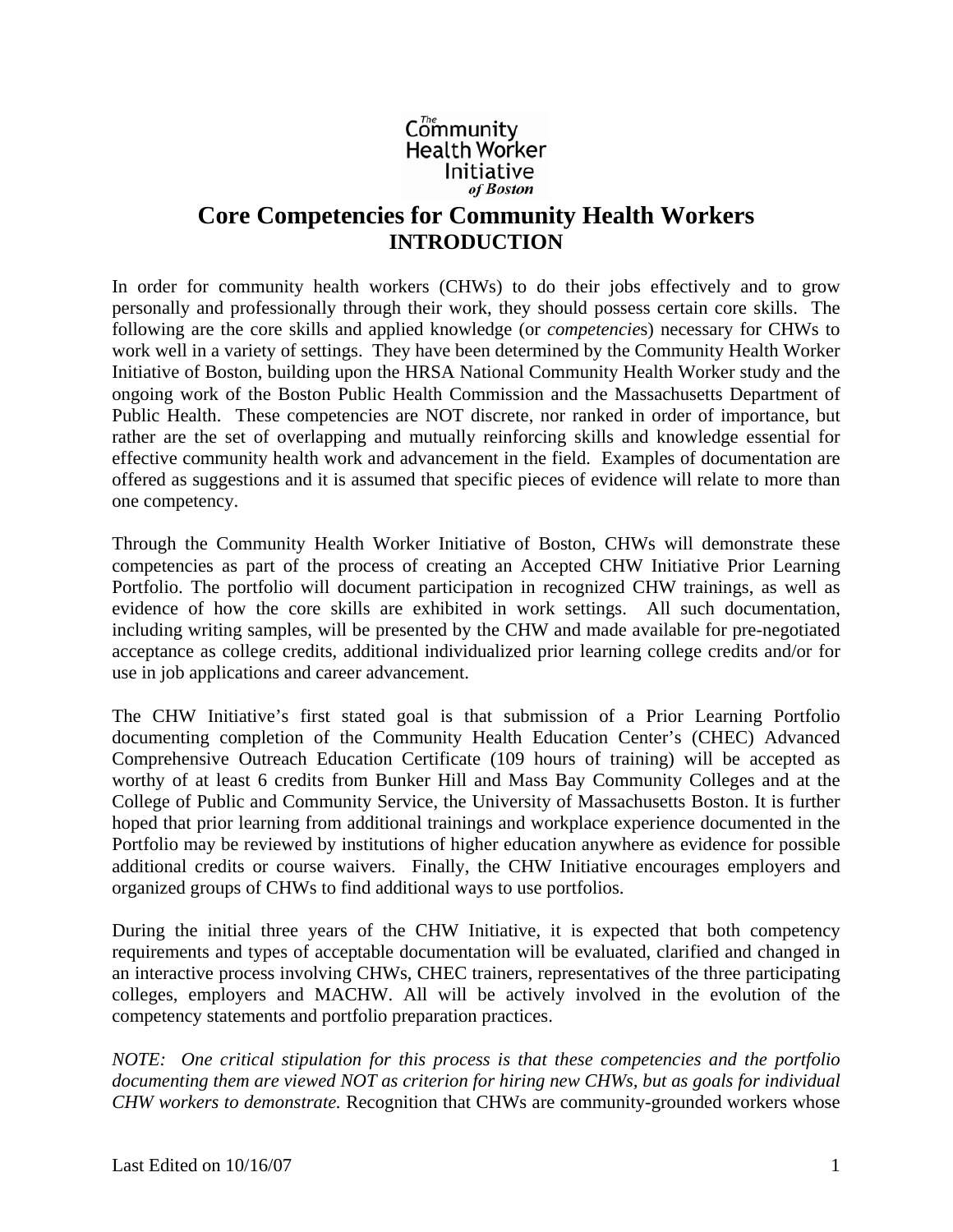first and essential qualifications are familiarity and deep connections with the communities they serve MUST be maintained. The CHW Initiative, as a collaboration of workers, employers, educators and concerned professionals, starts with this assumption and with the deep hope that the recognition and documentation of these core competencies will enhance the self knowledge and self respect of CHWs as much as it will also "earn" them academic credits or facilitate their career advancement.

The competency based approach adopted here has deep roots in adult learning theory and practice. It allows CHWs, trainers and CHW Initiative staff to engage actively with each so that CHWs may fully demonstrate predetermined learning outcomes. The focus is moved away from "teaching content" to an evaluation based on acceptance of evidence from a wide range of sources: starting with training programs and workshops, as well as evidence from other professional or community experience.

The success of any competency based model depends upon motivated adult learners who bring their work and personal experiences together to create individualized learning plans. Creating these plans, following and changing them all require a great deal of academic, career and personal advising. The whole portfolio process depends upon helping CHWs achieve mutually determined goals through engaging in organized trainings and the presentation of other evidence of relevant learning from professional work experience.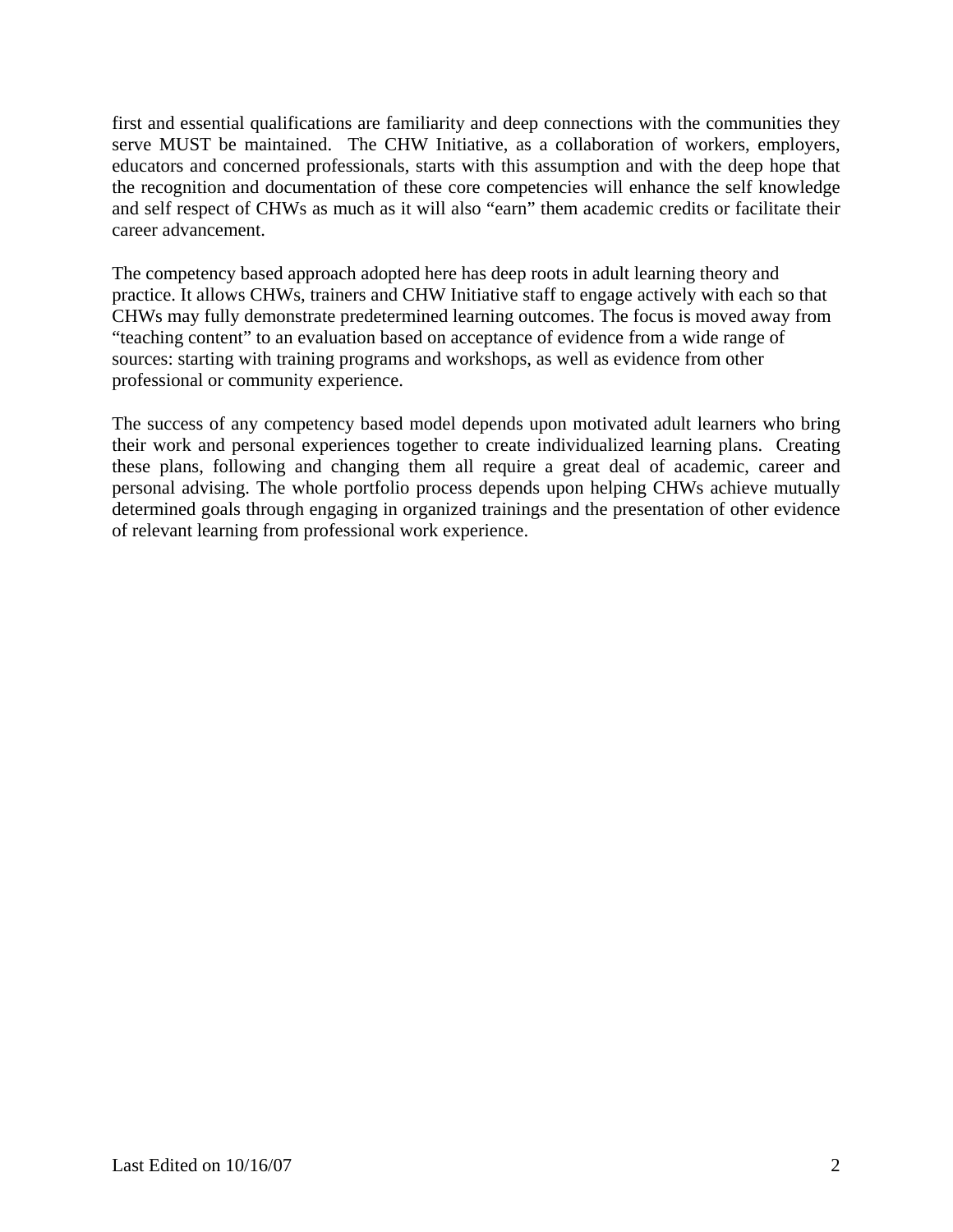#### $\mathsf{Communitv}$ **Health Worker** Initiative of Boston

#### **Core Competencies for Community Health Workers SUMMARY STATEMENTS**

#### **1) Outreach Methods and Strategies**

CHWs must be involved in on-going outreach efforts by first and foremost "meeting people where they are." Outreach is the provision of health-related information and services to a population that traditionally has not been served and/or been underserved. CHWS must use outreach strategies and methods to bring services to where a population (or group) resides and works, and at community sites such as street corners, grocery stores, community parks. They support community people in finding and using resources and assist in creating and supporting connections among community members and caregivers.

#### **2) Client and Community Assessment**

CHWs must make on-going efforts to identify community and individual needs, concerns and assets. They must draw upon standard knowledge of basic health and social indicators to define needs clearly. They must effectively engage clients and/or their families in on-going assessment efforts. As part of the outreach planning process, community assessment informs the development of an outreach plan and strategy for a target population or community.

#### **3) Effective Communication**

CHWs must communicate effectively with clients about individual needs, concerns and assets. They must convey knowledge of basic health and social indicators clearly and in culturally appropriate ways. They must also communicate with other community health workers and professionals in ways that use appropriate terms and concepts in accessible ways.

#### **4) Culturally Based Communication and Care**

CHWs must be able to use relevant languages, respectful attitudes and demonstrate deep cultural knowledge in all aspects of their work with individuals, their families, community members and colleagues. They must convey standard knowledge of basic health and social concerns in ways that are familiar to clients and their families. Especially when challenging what might be "traditional" patterns of behavior, CHWs must be able to discuss the reasons and options for change in culturally sensitive ways. Effective cross cultural communication is an ever deepening central aspect of CHW practice in all areas.

#### **5) Health Education for Behavior Change**

CHWs must make on-going efforts to assist individuals and their families in making desired behavioral changes. They must use standard knowledge of the effects of positive and negative behaviors in order to assist clients in adopting behaviors that are mutually acceptable and understood by families and community contacts. They must effectively engage clients and/or their families in following intervention protocols and in identifying barriers to change.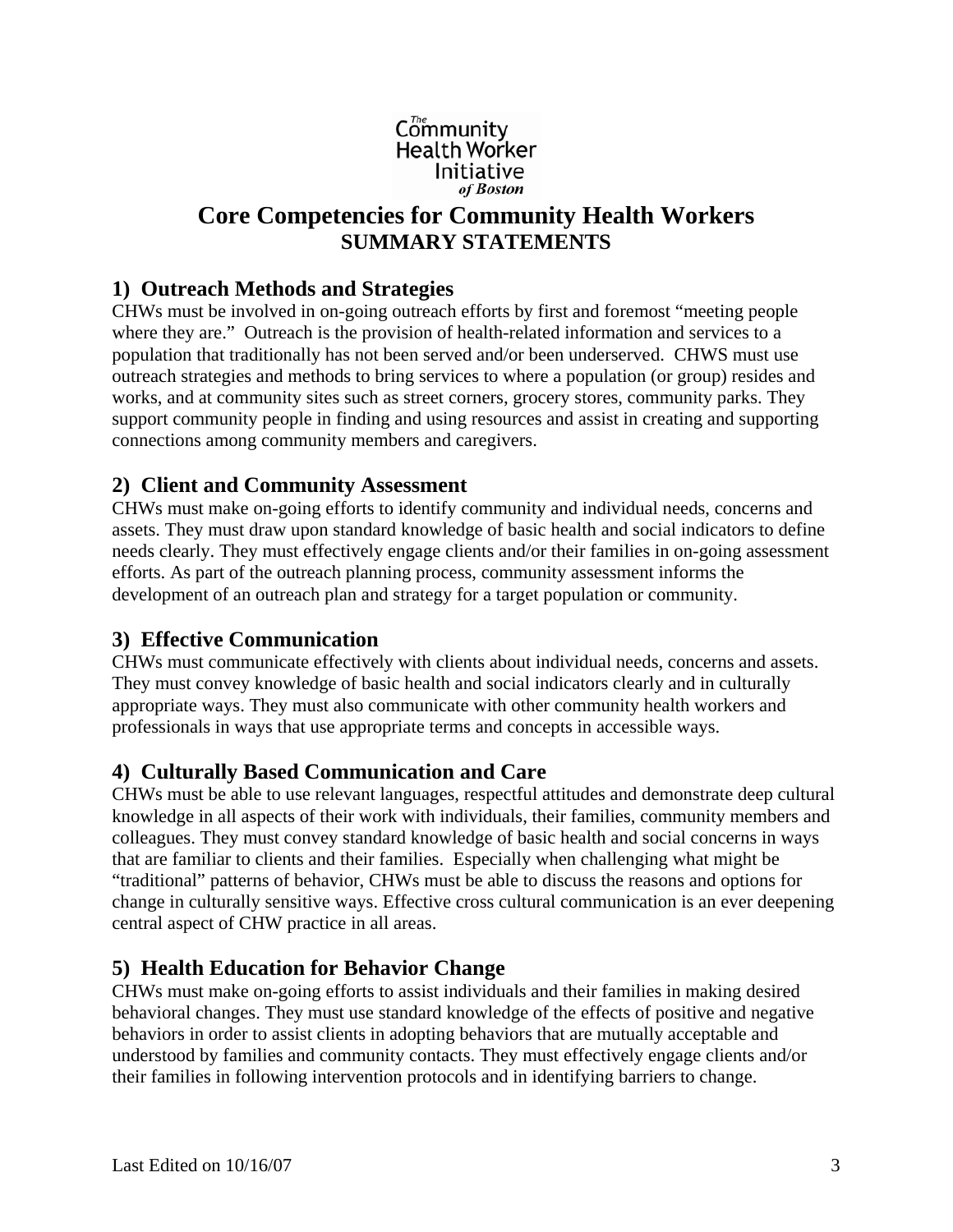#### **6) Support, Advocate and Coordinate Care for Clients**

In addition to helping individuals, CHWs must advocate for and coordinate care for their clients. They must be familiar with and maintain contact with agencies and professionals in the community in order to secure needed care for their clients. They must effectively engage others in building a network of community and profession support for their clients. They should participate in community and agency planning and evaluation efforts that are aimed at improving care and bringing needed services into the community.

#### **7) Apply Public Health Concepts and Approaches**

CHWS must see their work as one part of the broader context of public health practice. An understanding the bigger picture of the basic principles of public health allows CHWs to assist individuals, families communities in understanding the basic role of prevention, education, advocacy and community participation in their care. Knowing the critical importance of effective community care allows community health workers to find pride and power in their roles and in advocating for their own needs, as well as those of others.

#### **8) Community Capacity Building**

CHWs play a critical role in increasing the abilities of their communities to care for themselves. They must work together with other community members, workers and professionals to develop collective plans to increase resources in their community and to expand broader public awareness of community needs.

#### **9) Writing and Technical Communication Skills**

CHWs are required to write and prepare clear reports on their clients, their own activities and their assessments of individual and community needs. Over time they are also expected to make statements and give presentations regarding the needs and concerns of their clients to other workers and agency professionals. Doing so depends upon the ability to read and write in English and to use technology effectively. Writing and technical communication skills are expected to increase with experience, so that on-going progress is an expected aspect of competence.

#### **10) Special Topics in Community Health**

In addition to the general competencies above, an effective CHW will also be able to demonstrate knowledge regarding a variety of special topics and appropriate models of practice applicable to such topics. There are many possible competencies possible under this category. Training regarding several of them may be available from a variety of providers, in addition to CHEC.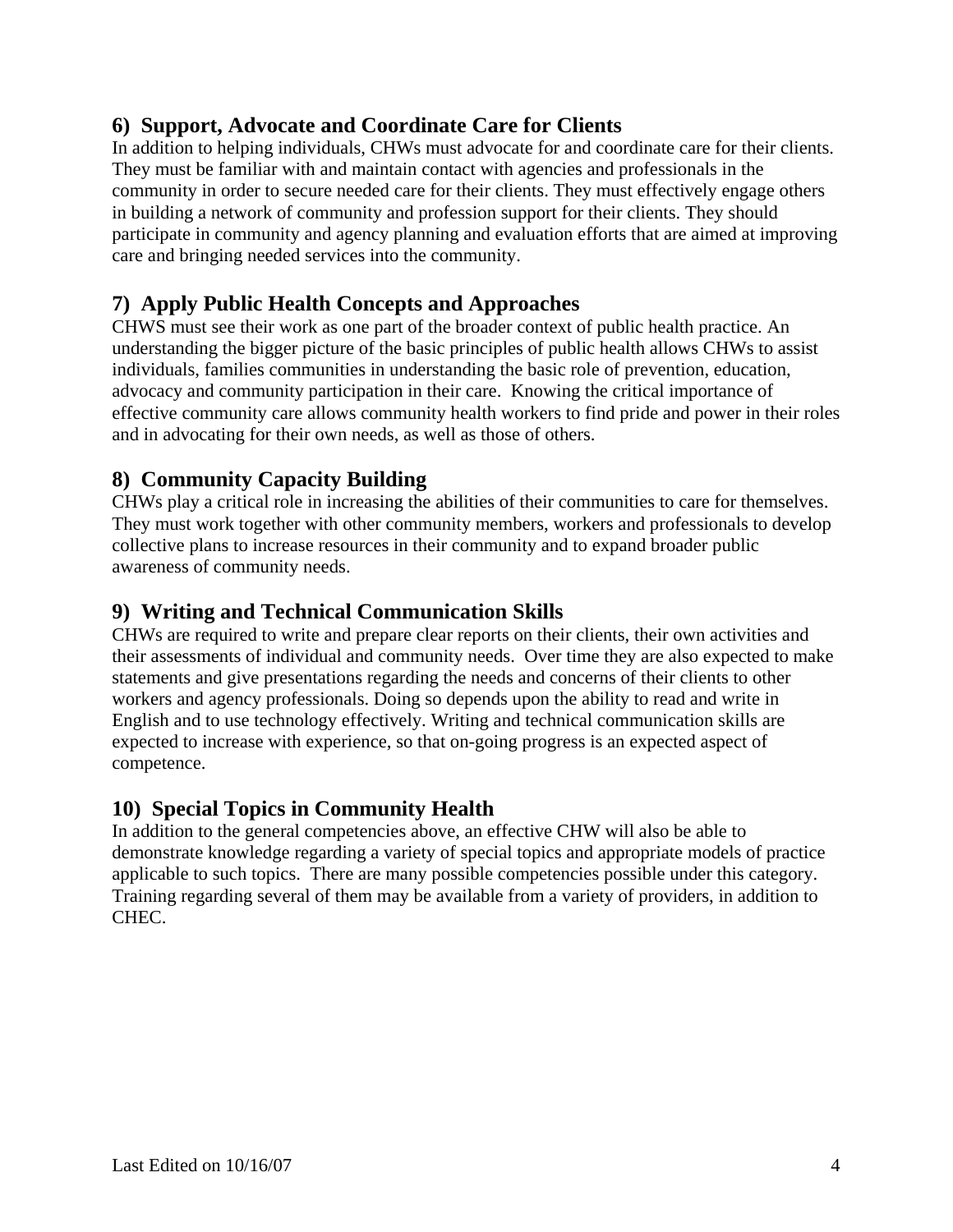#### $\mathsf{Communitv}$ **Health Worker** Initiative of Boston

#### **Core Competencies for Community Health Workers FULL CORE COMPETENCY STATEMENTS**

#### **1) Outreach Methods and Strategies**

CHWs must be involved in on-going outreach efforts to identify community and individual needs, concerns and assets by first and foremost "meeting people where they are." Outreach is the provision of health-related information and services to a population that traditionally has not been served and/or underserved. CHWs must use Outreach Strategies and Methods to bring services to where a population (or group) resides and works, at community sites such as street corners, grocery stores, community parks. They must support community people in making plans for finding and using resources and assist in creating and supporting connections among community members and caregivers.

#### *Demonstration of basic outreach skills includes the ability to:*

- 1. Identify and document needs and health topics relevant to the priority population
- 2. Adapt outreach strategies based on population, venue, behavior or identified risks that are appropriate to a given population and its self determined concerns
- 3. Identify basic geographic and structural features that define, support and inhibit outreach in the community
- 4. Engage clients in ways that establish trust and rapport with them and their families
- 5. Create a non-judgmental atmosphere in interactions with clients and their families
- 6. Identify personal safety issues and possible responses to potentially dangerous situations
- 7. Document and help create networks and establish partnerships and linkages with other community health workers and organizations for the purpose of care coordination and enhancing resources

- Completion of the following CHEC trainings: COEC core training sessions: Outreach Education Part 1 and Part 2
- Documented completion of relevant training by others providers
- Job descriptions, accompanied by written/oral personal assessment of how one uses these skills
- Outreach plans, logs of outreach activities (i.e., outreach venues, #s of clients engaged, referrals made, type of education)
- Letter of reference or supervision reports
- Reports in other written form from colleagues or clients or community members
- Video records of performance, real or simulated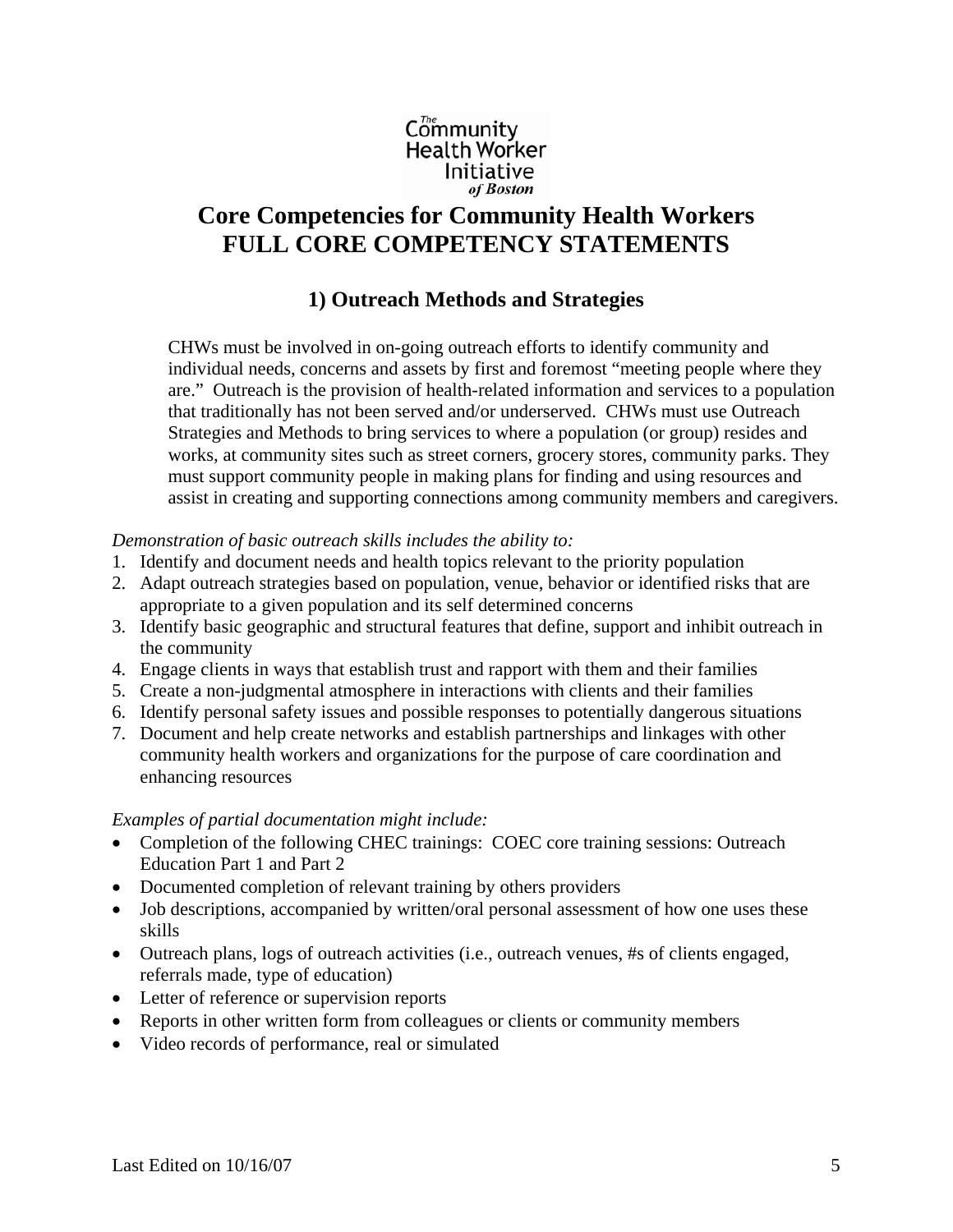#### **2) Client and Community Assessment**

CHWs must make on-going efforts to identify community and individual needs, concerns and assets. They must use standard knowledge of basic health and social indicators to define needs clearly. They must effectively engage clients and/or their families in ongoing assessment efforts. As part of the outreach planning process, community assessment informs the development of an outreach plan/strategy for a target population or community.

#### *Demonstration of basic assessment skills includes the ability to:*

- 1. Create and build upon rapport with clients and their families in order to solicit full information and help clients identify their own strengths and problem-solving abilities. This is often best accomplished by:
	- Asking open-ended questions to solicit client information and allowing clients to explain their responses
	- Applying good listening skills, especially listening across cultures
- 2. Conveying information in ways that use bilingual and bicultural abilities
- 3. Broaden clients' awareness of contextual factors that influence individual and family behavior through the process of assessing needs,
- 4. Maintain on-going documentation about the community, by accessing and using health status data and demographic information
- 5. Identify key community leaders and organizations, as well as other community characteristics that may be relevant to improving and maintaining clients' well being
- 6. Document assessment results in ways that both respect client confidentiality, allow for a effective response and meet agency and professional standards
- 7. Provide needs assessment results in ways that support on-going agency processes of evaluation and planning

- Completion of the following CHEC trainings: COEC core training sessions: Assessment Techniques and Cross Cultural Communication; CHEP: Program Planning; CHEP: Evaluation
- Documented completion of relevant training by other providers, and or formal higher education
- Examples of case records and reports prepared by CHW
- Examples of broader agency/community planning and evaluation initiatives that made use of ones assessment results from written and/or oral input
- Job descriptions, accompanied by written/oral personal assessment of how one uses these skills
- Letter of reference or supervision reports
- Reports in other written form from colleagues or clients or community members
- Video records of performance, real or simulated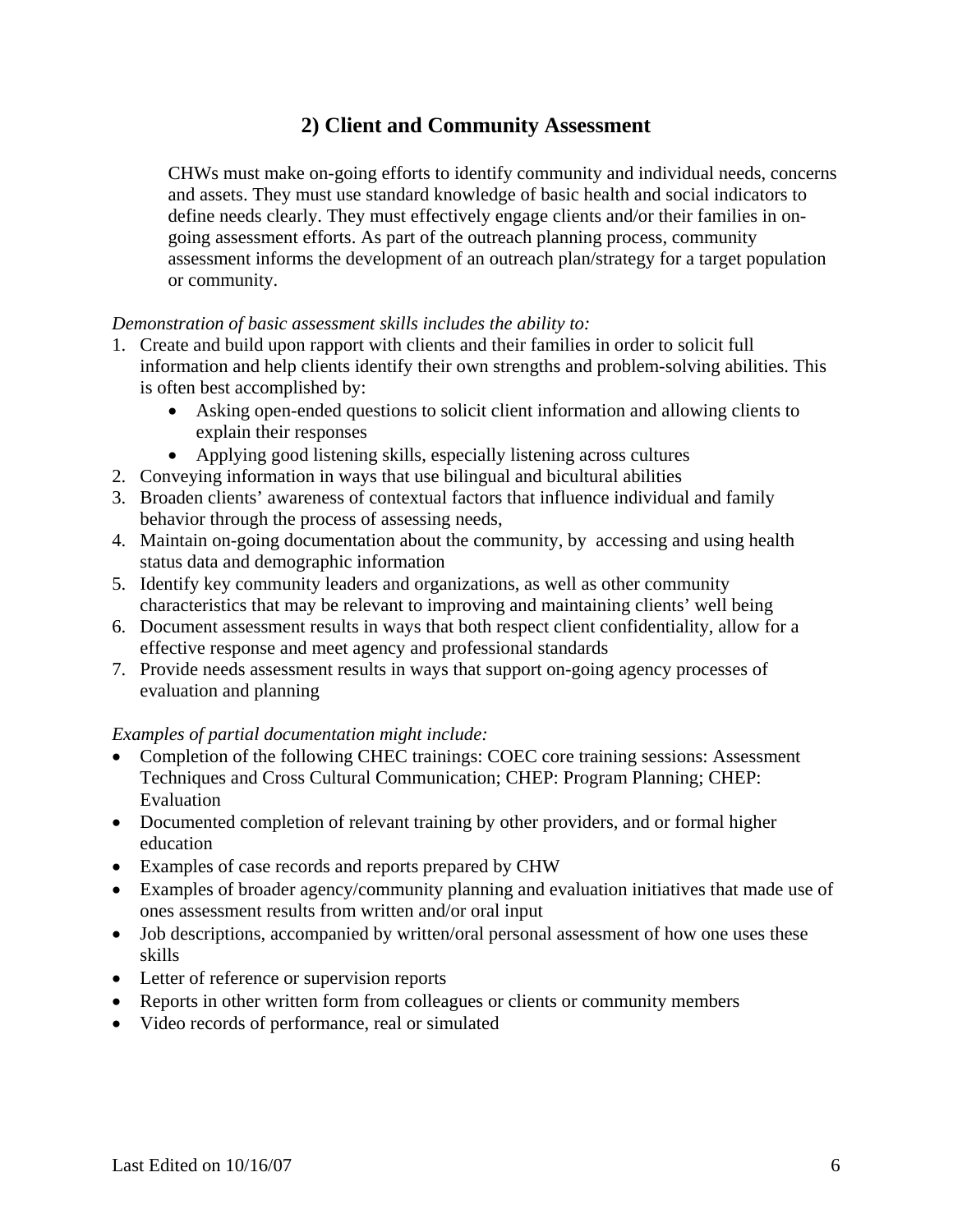#### **3) Effective Communication**

CHWs must communicate effectively with clients about individual needs, concerns and assets. They must convey knowledge of basic health and social indicators clearly and in culturally appropriate ways. They must also communicate with other community health workers and professionals in ways that use appropriate terms and concepts in accessible ways.

#### *Demonstration of basic communication skills include the ability to:*

#### **1.** Model appropriate behavior by

- Using appropriate, accurate and non-judgmental language
- Practicing active listening and attending to client concerns (including body language)
- Paraphrasing (reframing) what clients say to ensure a mutual understanding
- 2. Ask open-ended questions to solicit client information and give positive reinforcement
- 3. Describe client rights and confidentiality in clear language
- 4. Elicit, document and appropriately use client responses to improve community service
- 5. Convey information in ways that use bilingual and bicultural skills, as well as appropriate presentation skills of agency/health information
- 6. Use written and visual materials that convey information clearly and respectfully to clients, as well as other service providers and community residents
- *7.* Speak and present information effectively to small and large groups of clients and/or colleagues

- Completion of the following CHEC trainings: COEC core training sessions: Assessment Techniques, Cross-Cultural Communication; Advanced COEC training sessions: Developing Non-Judgmental Skills, Presentation Skills
- Job descriptions, accompanied by written/oral personal assessment of how one uses these skills
- Documented completion of relevant training by others providers
- Letter of reference or supervision reports
- Reports in other written form from colleagues or clients or community members
- Video records of performance, real or simulated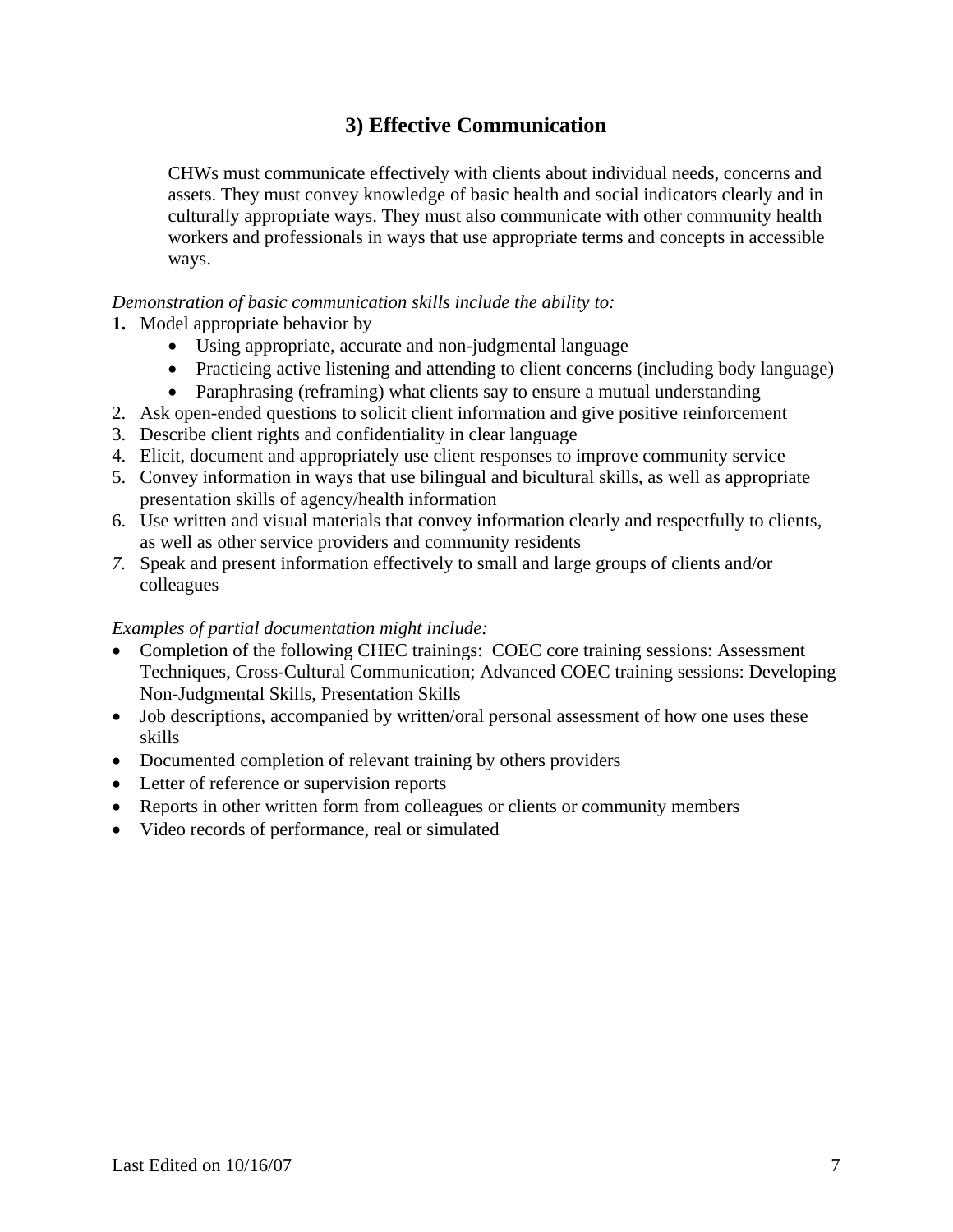#### **4) Culturally Based Communication and Care**

CHWs must be able to use relevant languages, respectful attitudes and demonstrate deep cultural knowledge in all aspects of their work with individuals, their families, community members and colleagues. They must be able to convey standard knowledge of basic health and social concerns in ways that are familiar to clients and their families. Especially when challenging what might be "traditional" patterns of behavior, community health workers must be able to discuss the reasons and options for change in culturally sensitive ways. Effective cross cultural communication is an ever deepening central aspect of community health worker practice in all areas.

#### *Demonstration of basic cross cultural communication includes the ability to:*

- 1. Identify and respect linguistic differences in the various cultures in the community
- 2. Describe and convey to clients ones awareness and respect for cultural factors and norms affecting their decision-making processes and their potential responsiveness to outreach strategies.
- 3. Describe ones own culturally connected values, beliefs, attitudes, and habits/practices about health issues and how they may be received by others
- 4. Recognize and define cultural and social differences (such as differing understandings of family unity, religious beliefs, health-related beliefs and practices, generational differences, traditions, histories, socioeconomic system, refugee and immigration status and government systems).
- 5. Use communication strategies and direct service methods that acknowledge the dignity of cultural traditions, even if some changes are suggested
- 6. Adapt flexible strategies to unique client characteristics and circumstances within their broader cultural context
- 7. Participate in on-going public and agency efforts to promote awareness and respect for differing cultural groupings in the community

- Completion of the following CHEC trainings: COEC core training sessions: Cross Cultural Communication, Assessment Techniques, Outreach Education Part 1 and Part 2; Advanced COEC: Developing Non-Judgmental Skills
- Job descriptions, accompanied by written/oral personal assessment of how one uses these skills
- Documented completion of relevant training by other providers
- Letter of reference or supervision reports
- Reports in other written form from colleagues or clients or community members
- Video records of performance, real or simulated
- Records of involvement in public or private cultural events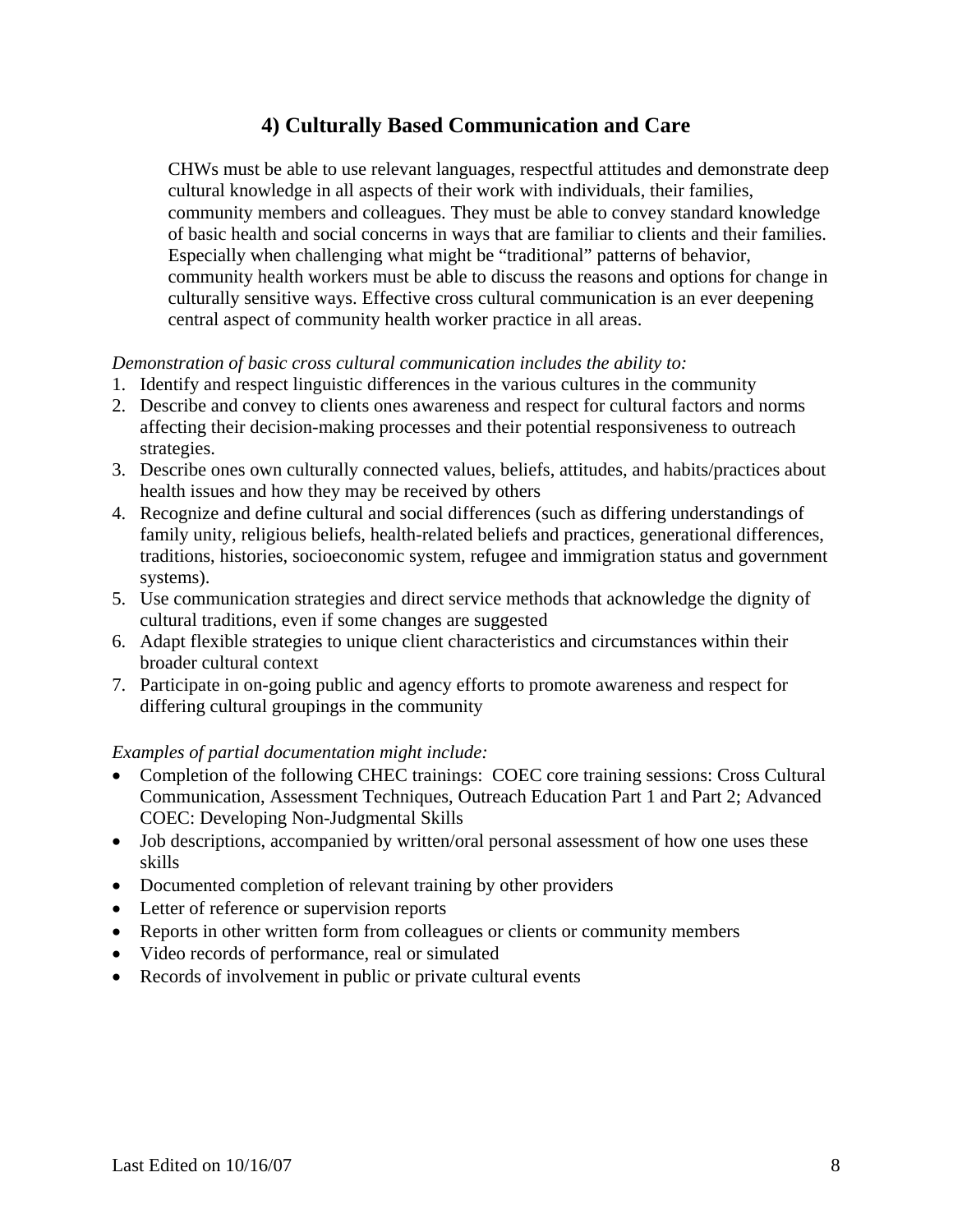#### **5) Health Education for Behavior Change**

CHWs must make on-going efforts to assist individuals and their families in making desired behavioral changes. They must use standard knowledge of the effects of positive and negative behaviors in order to assist clients in adopting behaviors that are mutually acceptable and understood by families and community contacts. They must effectively engage clients and/or their families in following intervention protocols and in identifying barriers to change.

#### *Demonstration of basic health education skills includes the ability to:*

- 1. Motivate clients to engage in behavior change, access needed services and/or advocate for themselves, by such means as
	- Responding to client questions and/or fears in calming and honest ways
	- Offering multiple, clear examples of desired changes and their potential outcomes
	- Using appropriate and accessible formats for conveying health information
- **2.** Practice effective monitoring of individual, family and community behavioral changes
- **3.** Document on-going results in ways that both respect client confidentiality and allow a full base for continued change
- **4.** Work effectively in groups with other community workers to understand and promote change
- 5. Promote appropriate health information within the community
- **6.** Share accurate and culturally-appropriate information with clients, families and community, including information about possible "warning signs" even when desired changes are practiced
- **7.** Provide information about indicators of risky behavior and signs of possible health/behavioral problems in a manner that allows clients and families to face current or potential problems with minimal fear and avoidance

- Completion of the following CHEC trainings: COEC core training sessions Outreach Education Part 1 and Part 2; Advanced COEC training session on Developing Non-Judgmental Skills; Outreach Skill Building Workshops: Health Education Models for Behavior Change and Harm Reduction
- Job descriptions, accompanied by written/oral personal assessment of how one uses these skills
- Documented completion of relevant training by other providers
- Letter of reference or supervision reports
- Reports in other written from colleagues or clients or community members
- Video records of performance, real or simulated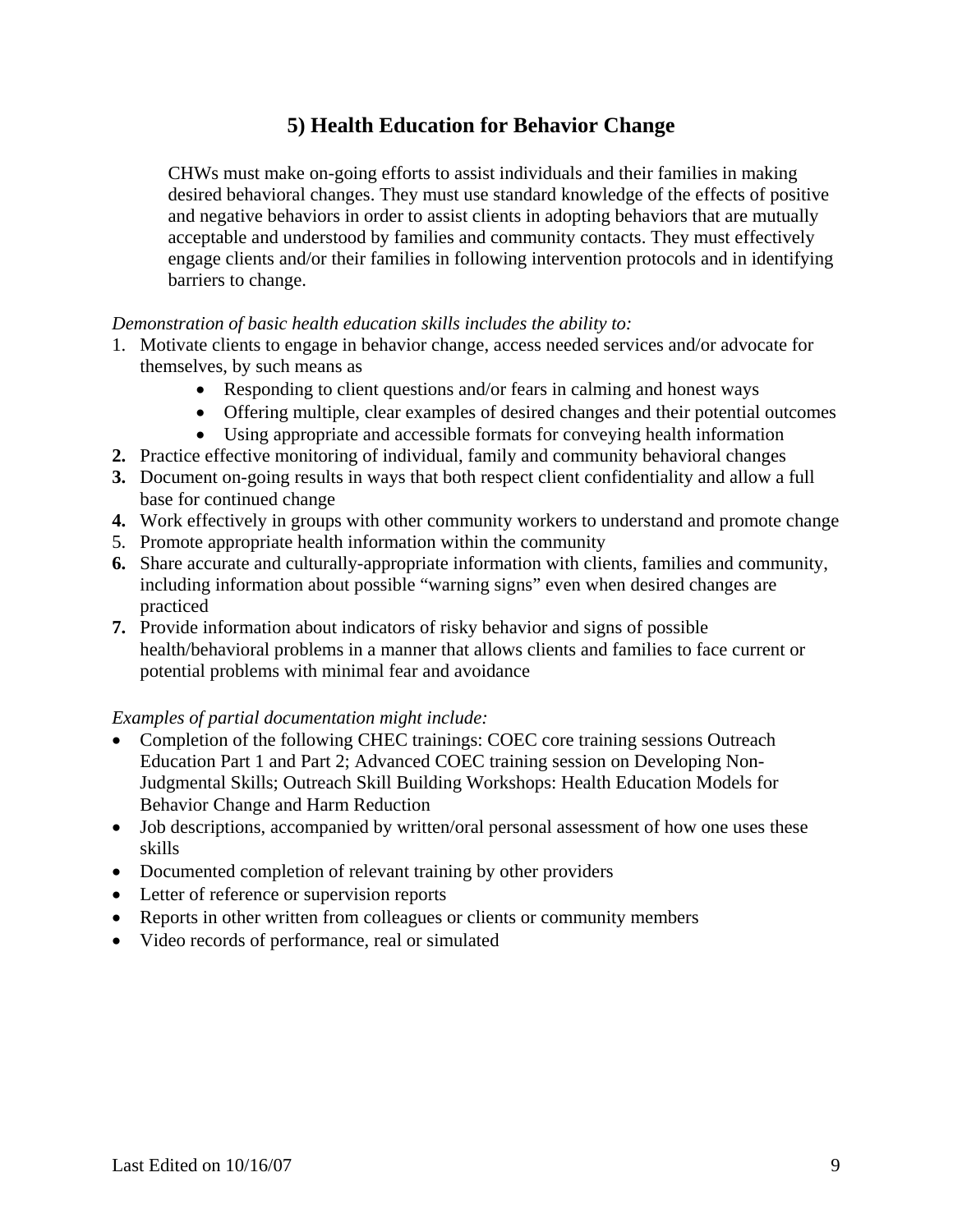#### **6) Support, Advocate and Coordinate Care for Clients**

In addition to helping individuals, CHWs must advocate for and coordinate care for their clients. They must be familiar with and maintain contact with agencies and professionals in the community in order to secure needed care for their clients. They must effectively engage others in building a network of community and profession support for their clients. They should participate in community and agency planning and evaluation efforts that are aimed at improving care and bringing needed services into the community.

*Demonstration of basic advocacy and coordination skills includes the ability to:*

- 1. Use and maintain a list of individual as well as institutional resources in the community and the area
- 2. Identify and assist in referrals and access to other resources that may respond to client needs, by:
	- Explaining potential limits of referrals and assisting with on-going follow-up when possible
	- Providing additional support and follow-up with other providers as needed
- 3. Obtain and share knowledge of community resources for health care, social services and additional support services
- 4. Advocate effectively with others so that clients receive needed care in a timely fashion, while understanding reasonable limits.
- 5. Provide information and support for individuals and communities to advocate for their own needs
- 6. Build and maintain networks of community resources and referrals
- 7. Build and maintain networks with relevant community and issue advocacy groups

- Completion of the following CHEC trainings: COEC core training: Outreach Education Part 1 and Part 2; Advanced COEC training session on Client Advocacy
- Job descriptions, accompanied by written/oral personal assessment of how one uses these skills
- Documented completion of relevant training by other providers
- Letter of reference or supervision reports
- Reports in other written form from colleagues or clients or community members
- Video records of performance, real or simulated
- Presentation of ones personal "referral lists" with a written or oral discussion of how they are used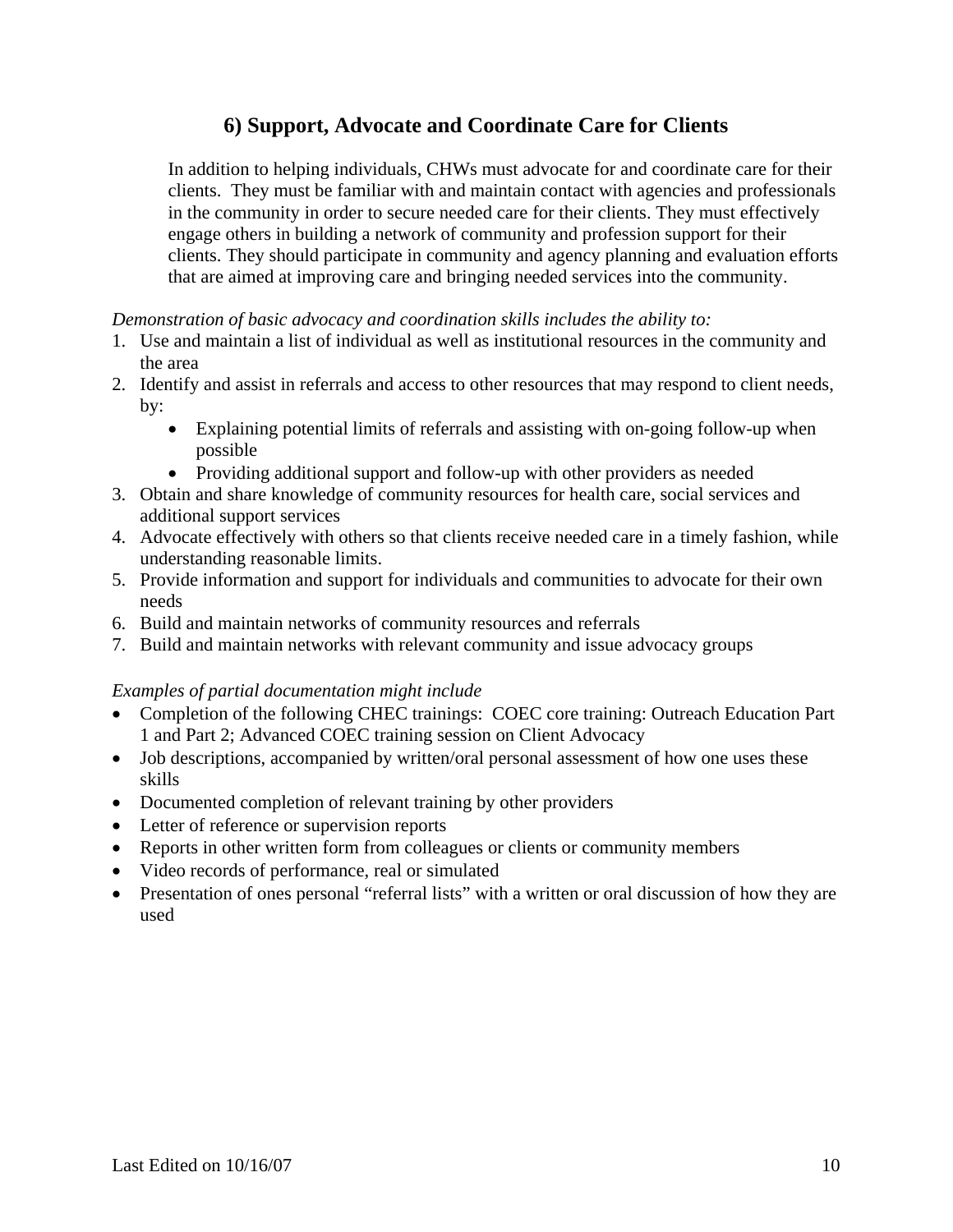#### **7) Apply Public Health Concepts and Approaches**

Community health work is one part of the broader context of public health practice. An understanding the bigger picture of the basic principles of public health allows CHWs to assist individuals, families communities in understanding the basic role of prevention, education, advocacy and community participation in their care. And knowing the critical importance of effective community care allows community health workers to find pride and power in their roles and in advocating for their own needs, as well as those of others.

#### *Knowledge of public health concepts and approaches is demonstrated by the ability to:*

- 1. Describe and understand the rules and ways of interacting with the health and human services systems in the context of their work
- 2. Describe current public policy issues and how they affect the community
- 3. Define and implement preventive health measures with clients and community
- 4. Define and demonstrate performance of ethical behavior as a CHW
- 5. Identify and explain the scope and boundaries of the CHW role (information, support, empowerment and advocacy)
- 6. Recognize and advocate for ones own and ones peers needs for support and supervision
- 7. Participate in on-going meetings and conferences regarding issues that influence CHW work and ones ability to function effectively as a CHW

- Completion of the following CHEC trainings: COEC core training on Public Health
- Job descriptions, accompanied by written/oral personal assessment of how one uses these skills
- Documented completion of relevant training by other providers
- Letter of reference or supervision reports
- Reports in other written forms from colleagues or clients or community members
- Video records of performance, real or simulated
- Records of relevant professional memberships and/or attendance at appropriate conferences and professional meeting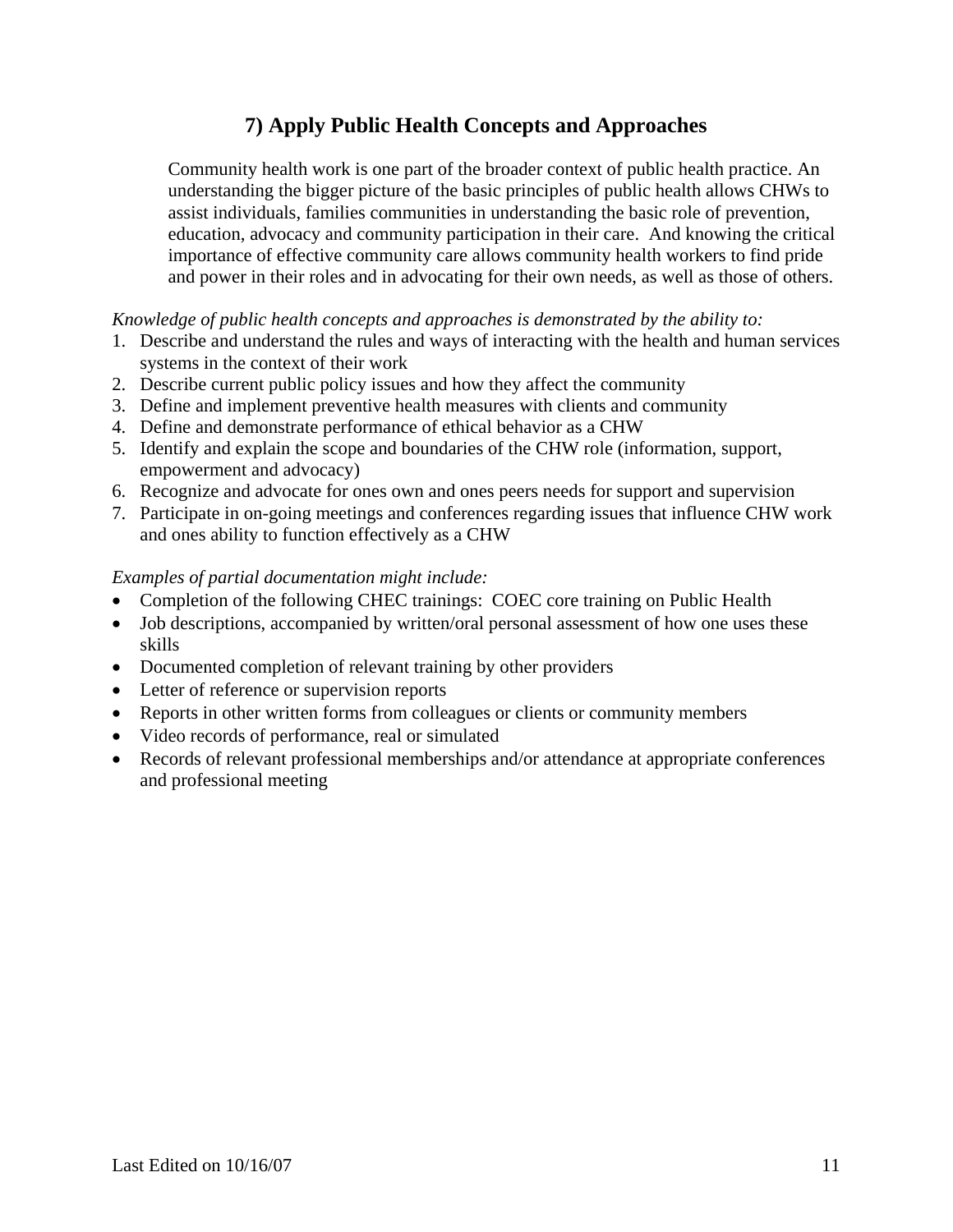#### **8) Community Capacity Building**

CHWs play a critical role in increasing the abilities of their communities to care for themselves. They must work together with other community members, workers and professionals to develop collective plans to increase resources in their community and to expand broader public awareness of community needs.

*Demonstration of community capacity building skills includes the ability to:*

- 1. Provide leadership within the community regarding health and service needs
	- Including on-going development of ones own leadership skills, and awareness of professional boundaries
- 2. Help identify and support community leaders
- 3. Work with others in the community to organize effective, culturally appropriate community education initiatives
- 4. Advocate with state, city and local officials and service providers to help improve the conditions of ones community
- 5. Describe and document community needs and assets so that clients and service providers can have more effective information in responding to community concerns
- 6. Respond oneself and/or assist other in responding to local media requests and to promote health messages by using community media (television, radio, newspapers)
- 7. Describe and document community needs and assets so that clients and service providers can make use of the full range of information necessary to evaluate community issues and to plan for appropriate effective response at collective as well as individual levels

- Completion of the following CHEC trainings: COEC core training sessions on Leadership Skills and Development, Community Organizing, Assessment Techniques, Outreach Education Part 1 and Part 2; CHEP workshop on Program Planning Advanced COEC: Setting Boundaries, Holistic Approach to Stress Management)
- Job descriptions, accompanied by written/oral personal assessment of how one uses these skills
- Documented completion of relevant training by other providers
- Letter of reference or supervision reports
- Reports in other written from colleagues or clients or community members
- Video records of performance, real or simulated
- Evidence of participation in community forums, community meetings and other events relevant to the communities served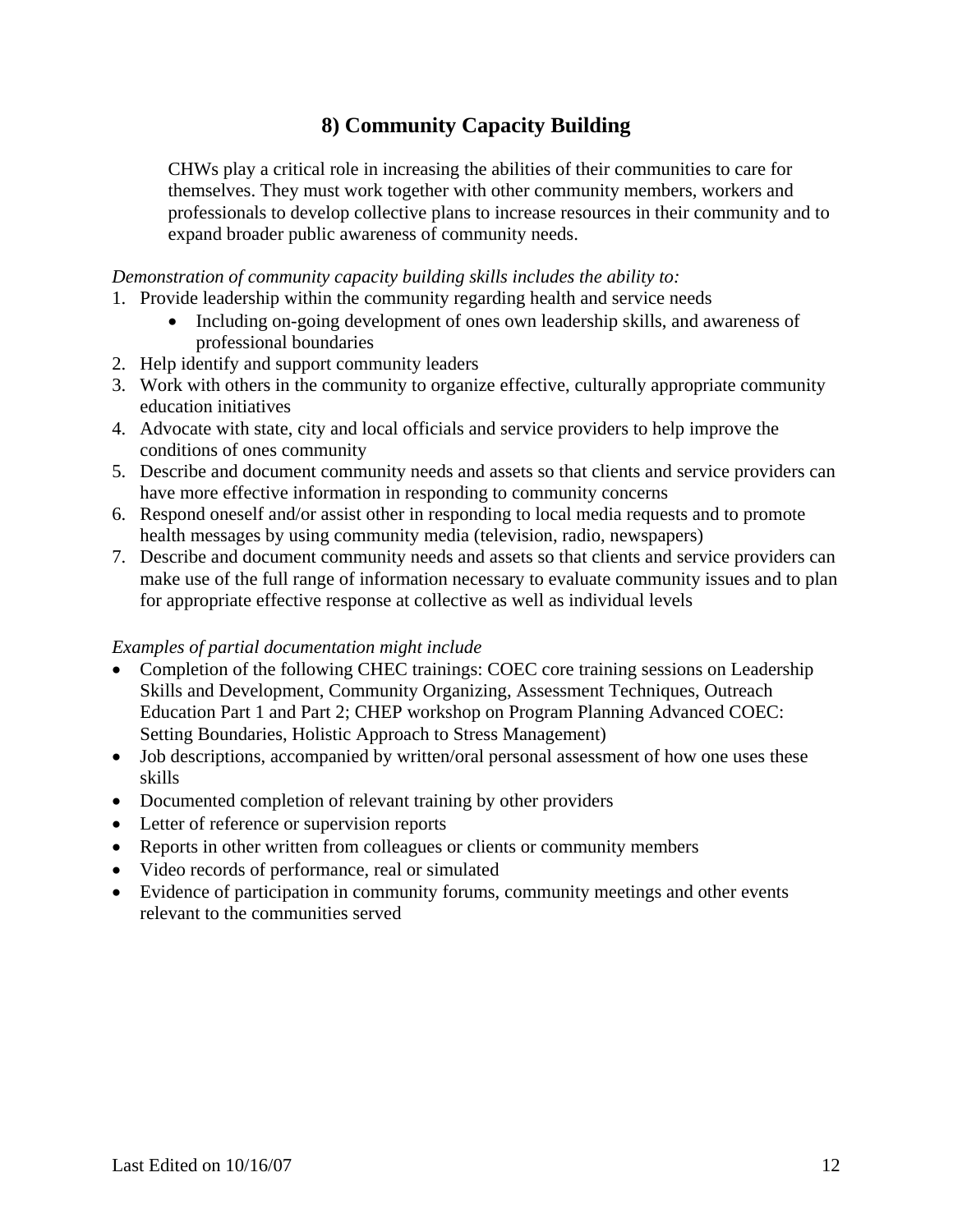#### **9) Writing and Technical Communication Skills**

CHWs are required to write and prepare clear reports on their clients, their work and their assessments of individual and community needs. Over time they are also expected to make statements and prepare more general presentations regarding the needs and concerns of their clients to other workers and agency professionals. Doing so involves ability to read and write in English and to use technology effectively. Writing and Technical Communication Skills are expected to increase with experience, so that ongoing progress is an expected aspect of competence.

#### *Demonstration of writing and technical communication skills includes the ability to*

- 1. Write in English at the level necessary for completing all forms required for ones work
- 2. Write in English an acceptable memo about client needs addressed to a relevant service agency
- 3. Write a personal essay about ones life and work and a personal essay about ones career/life goals, using appropriate grammar/spelling and providing clear meaning
- 4. Edit ones work to increase clarity and improve message
- 5. Use computers for word processing, internet searching and data presentation
- 6. Maintain a chronological record of ones written and technical products, including dates of submittal
- 7. Engage in oral and written self assessments of ones own writing and technical communication skills, including plans for improvement

#### *Examples of partial documentation might include*

- Completion of the following CHEC trainings: Advanced COEC sessions on professional writing skills, plus submission of writing samples from such trainings or from other work or academic settings
- Job descriptions, accompanied by written/oral personal assessment of how one uses these writing skills in ones work
- Letter of reference or supervision reports, specifically regarding ones writing abilities
- Samples of writing used in ones job, training, or other settings
- Samples of technical products prepared as part of ones job and/or training experiences, i.e., power point presentations, video and audio evidence prepared as part of ones job and/or training experiences.

**Note:** This competency can ONLY be demonstrated by the submittal of direct evidence of ones writing and or technical skills. Other evidence, even certification of participation in trainings is not sufficient – although comments from supervisors and trainers as to the acceptability of ones products for the CHW work setting is important corroboration of ones skill.